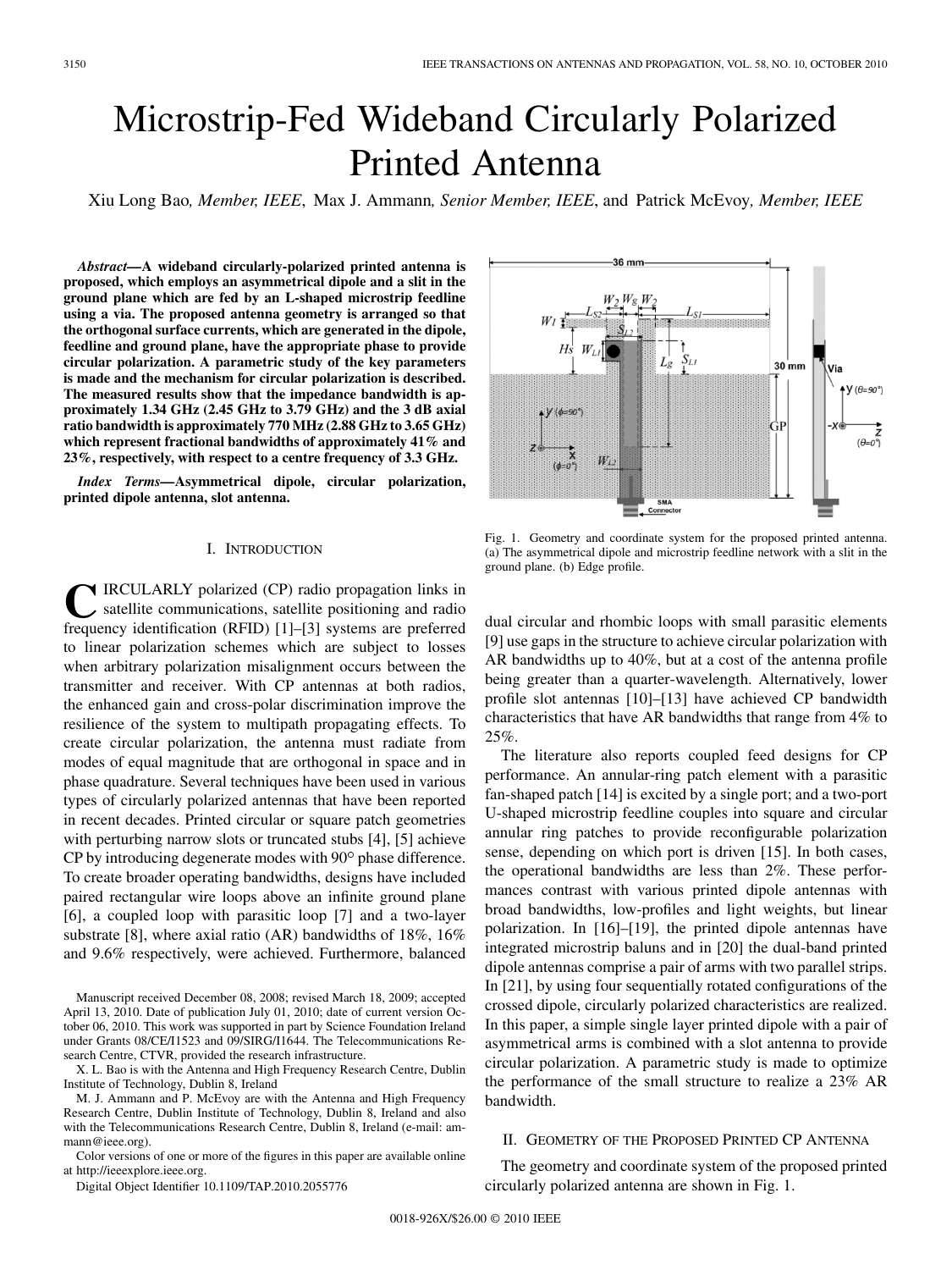

Fig. 2. The simulated and measured  $S_{11}$  for the proposed dipole antenna.



Fig. 3. The simulated and measured axial ratio for the proposed dipole antenna.

The L-shaped microstrip feedline is printed on one side of the substrate and an asymmetrical dipole with ground plane is printed on the rear side. The narrow dipole gap is continued between a pair of coplanar strip lines and it extends as a slit into the small ground plane. The microstrip feedline extends above the groundplane to an orthogonal stub which is connected to the short arm of the dipole by means of a via. The microstrip feedline is wider than the dipole gap and it is centered opposite the groundplane slit, which is also centered on the substrate. The feed configuration differs from a conventional microstrip-via balun which simply couples to one dipole feedline [17]. In our case, the overlap between the microstrip edges and the slit edges introduces coupling to alter the surface current densities and phasing along the feed network. The feed network functions in two ways. Firstly, it enables an impedance transformation, between 50  $\Omega$  at the microstrip feed port and the higher dipole impedance, across a wide frequency range. Secondly, it supports orthogonal radiating currents of similar magnitude but



Fig. 4. Simulated and measured radiation patterns in the  $xz$  Elevation Plane Fig. 4. Simulated and measured radiation patterns in the  $xz$  Elevation Plane <br>( $\varphi = 0^{\circ}$ ) at (a) 2.9 GHz, (b) 3.1 GHz, (c) 3.3 GHz and (d) 3.5 GHz. Simulated<br>RHCP — — -; Measured RHCP — — -; Simulated LHCP — - — -; Mea  $\div$ ; Simulated LHCP  $\leftarrow$   $\div$  ; Mea- $(\varphi = 0^{\circ})$  at (a) 2.9 GHz<br>RHCP — — –; Measur<br>sured LHCP



Fig. 5. Simulated and measured radiation patterns in the  $yz$  Elevation Plane Fig. 5. Simulated and measured radiation patterns in the yz Elevation Plane<br>
( $\varphi = 90^{\circ}$ ) at (a) 2.9 GHz, (b) 3.1 GHz, (c) 3.3 GHz and (d) 3.5 GHz. Simu-<br>
lated RHCP — — –; Measured RHCP ————; Simulated LHCP — — –;  $\Rightarrow$ ; Simulated LHCP —  $\rightarrow$ ; lated RHCP - - -; Measured RHCP-Measured LHCP ...........

in phase quadrature to those on the asymmetrical dipole, thereby stimulating radiation in the  $x$  and  $y$  directions.

The longer arm of the printed dipole, the ground plane slit and the microstrip feedline are approximately a quarter wavelength. The proposed antenna is printed on a Taconic RF35 substrate, with a relative permittivity of 3.5, a thickness of 1.57 mm and a loss tangent of 0.0018. The substrate size is 30 mm  $\times$  36 mm. The geometric parameters and modeled features are detailed in Fig. 1. The diameter of the via is 1.4 mm and it is centered with respect to both the microstrip and the dipole feedline.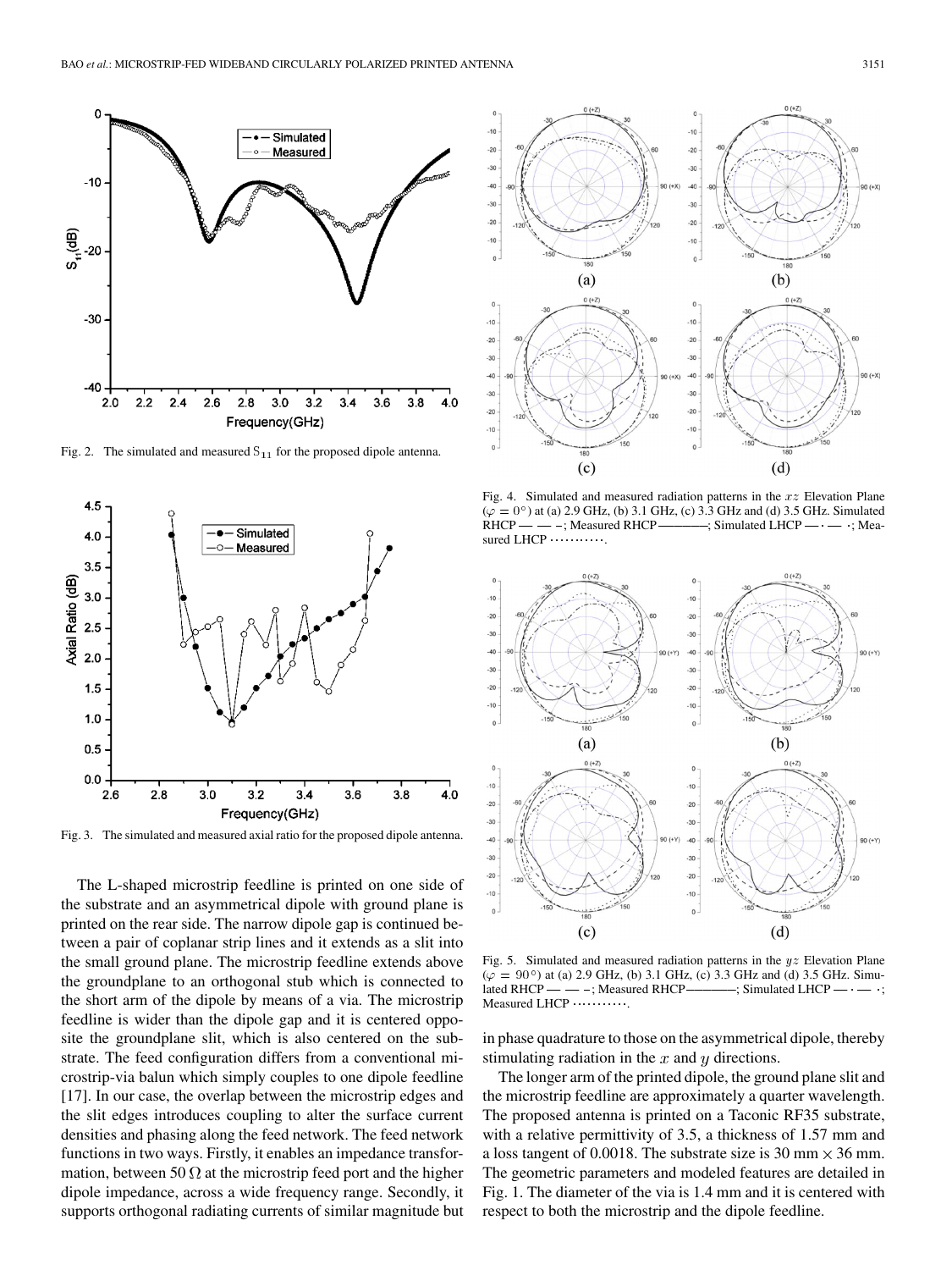| <b>PARAMETER</b>                  | <b>LABEL</b> | DIMENSION (MM) |
|-----------------------------------|--------------|----------------|
| Dipole Width                      | $W_I$        | 1.0            |
| Dipole Feed Width                 | W,           | 2.0            |
| Dipole Gap                        | $W_{\rm g}$  | 2.0            |
| Microstrip Stub Width             | $W_{L1}$     | 3.0            |
| Microstrip Feedline Width         | $W_{I}$ ,    | 3.0            |
| Long Dipole Length                | $L_{SI}$     | 17.0           |
| Short Dipole Length               | $L_{S2}$     | 8.0            |
| Dipole-Groundplane Separation     | $H_{\rm S}$  | 6.0            |
| Groundplane Slit Length           | $L_g$        | 12.0           |
| Microstrip Stub Length            | $S_{L1}$     | 4.0            |
| Microstrip-Groundplane Separation | $S_{L2}$     | 4.5            |
| Groundplane Length                | GР           | 16.0           |

TABLE I



Fig. 6. Simulated surface current distributions for antenna orthogonal phases. (a)  $0^\circ$ , (b)  $90^\circ$ , (c)  $180^\circ$  and (d)  $270^\circ$ . ( $\rightarrow$  solid line of arrows on the microstrip line;  $-\rightarrow$  dash line of arrows on the back of the substrate).

#### III. NUMERICAL AND MEASURED RESULTS

Numerical work was carried out using the time domain solver in CST Microwave Studio and included a SMA feed connector model. The dimensions for the dipole, ground plane and feedline parameters are given in Table I. The simulated and measured  $S_{11}$  values for the proposed antenna are given in Fig. 2 and show good agreement. The measured  $-10$  dB  $S_{11}$  bandwidth was found to be approximately 1.34 GHz (i.e., 2.45 GHz to 3.79 GHz). In this case, the antenna was designed to realize right-hand circular-polarization (RHCP) in the  $+z$  direction. The RHCP and left-hand circular-polarization (LHCP) radiation patterns and AR were measured in an anechoic chamber using a standard gain horn antenna as a reference and computed using data from their far field components  $E_{\theta}$  and  $E_{\varphi}$  using formulae from [22].The measured AR is shown in Fig. 3 along with numerical predictions. It can be seen that the measured 3 dB AR bandwidth is approximately 770 MHz (i.e., 2.88 GHz to 3.65 GHz) and is in agreement with numerical values. The RHCP



Fig. 7. (a) Comparison of the  $S_{11}$  with different widths  $W_1$  of printed arms and with  $L_{S2} = 8.0$  mm,  $L_q = 12.0$  mm,  $W_q = 2.0$  mm,  $S_{L1} = 4.0$  mm. (b) Comparison of the AR with different widths  $W_1$  of printed arms and with  $L_{S2} = 8.0$  mm,  $L_g = 12.0$  mm,  $W_g = 2.0$  mm,  $S_{L1} = 4.0$  mm.

and LHCP radiation patterns were measured in the  $\varphi = 0^{\circ}$ , 90 $\degree$  planes (antenna co-ordinates, x z and y z respectively) at frequencies of 2.9 GHz, 3.1 GHz, 3.3 GHz and 3.5 GHz. These were normalized and compared to simulated patterns and the agreement is good in the vicinity of maximum radiation for both RHCP and LHCP as indicated in Figs. 4 and 5. The measured peak gain was found to be approximately 2.0 dBic and the simulated efficiency was 93% at the center frequency.

To illustrate the circular polarization mechanism, which requires modes of equal magnitude that are phase orthogonal, the simulated surface current distributions viewed from the microstrip side are illustrated in Fig. 6. The direction of the surface currents on the dipole arms and the microstrip feed network is shown at 3.3 GHz as the phase changes from  $0^{\circ}$  through  $270^{\circ}$ . The  $0^{\circ}$  phase reference shows that the dominant radiating currents are  $+x$  directed, while on the y-axis, the microstrip feedline current is phase opposed to each of the groundplane slit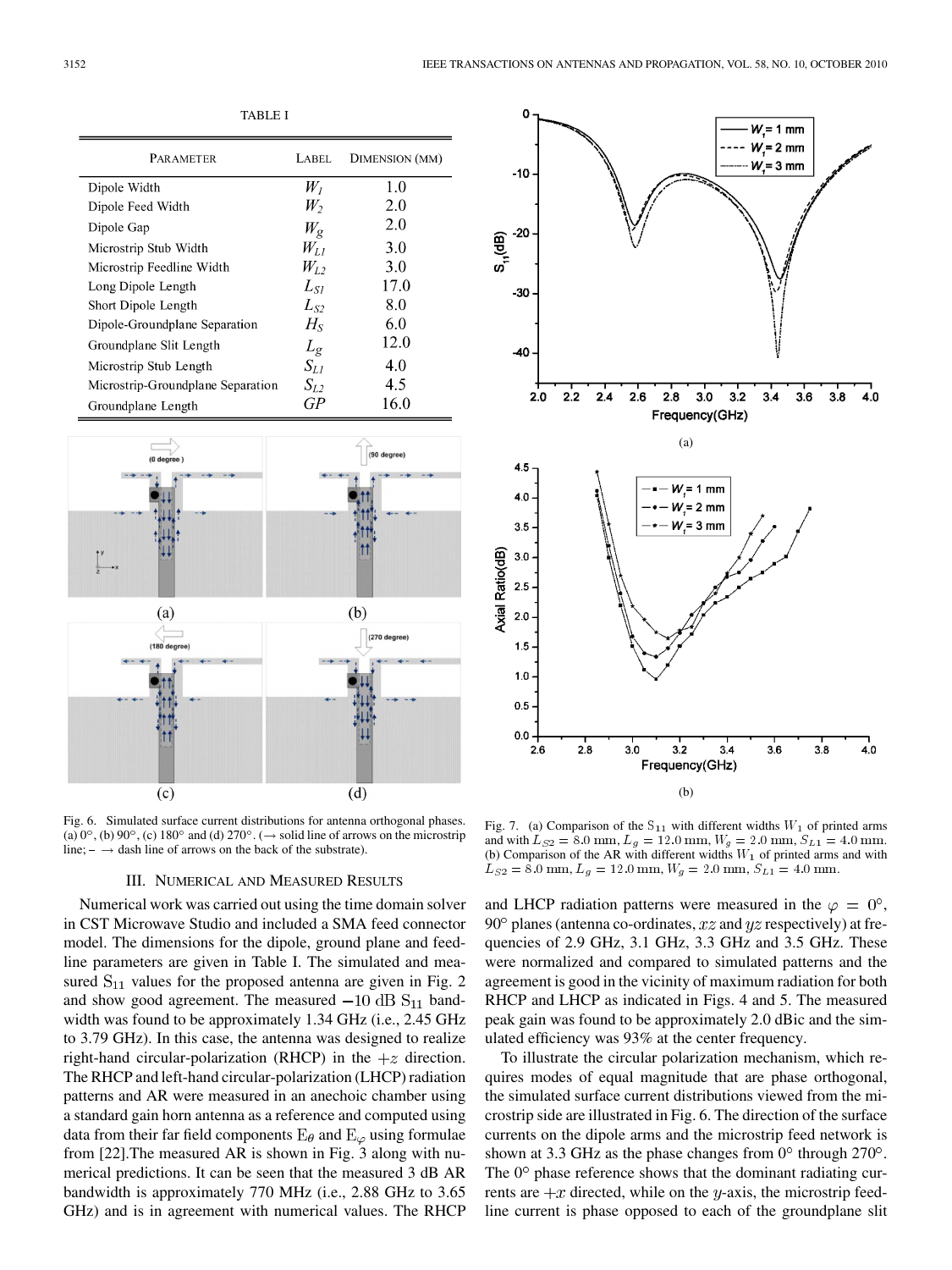

Fig. 8. (a) Comparison of the  $S_{11}$  for different arm length  $L_{S2}$  with  $W_1 =$ 1.0 mm,  $L_g = 12.0$  mm,  $W_g = 2.0$  mm,  $S_{L1} = 4.0$  mm. (b) Comparison of the AR for different arm length  $L_{S2}$  with  $W_1 = 1.0$  mm,  $L_g = 12.0$  mm,  $W_g = 2.0$  mm,  $S_{L1} = 4.0$  mm.

edge currents. For the 90° phase, the dominant surface current flow is in the  $+y$  direction. Currents on the left and right edges of the groundplane slit are in phase opposite directions but the left edge direction is phase aligned with the microstrip feedline. The dipole currents are phase opposed to their respective adjacent groundplane edges. For the 180 $^{\circ}$  phase, a dominant  $-x$  directed current flow is observed, which is an inverted current phase arrangement to the  $0^{\circ}$  phase reference. Finally, for the  $270^{\circ}$  phase, the currents are  $-y$  directed (phase inverted with respect to the  $90^\circ$  phase), hence the polarization sense is right-hand in the  $+z$  ( $\theta = 0^{\circ}$ ) direction. Furthermore, LHCP may be achieved by interchanging the dipole arms and the microstrip L-shaped feedline via connection, or by simply flipping the antenna 180 about the vertical centerline parallel to the  $y$ -axis.

### IV. PARAMETRIC STUDY OF THE PROPOSED PRINTED ANTENNA

The performance of the proposed printed antenna structure shows greater sensitivity to variation in some parameters, such



Fig. 9. (a) Comparison of the  $S_{11}$  for different values of  $S_{L1}$  with  $W_1$  = 1.0 mm,  $L_{S2} = 8.0$  mm,  $L_g = 12.0$  mm,  $W_g = 2.0$  mm. (b) Comparison of the AR for different values of  $S_{L1}$  with  $W_1 = 1.0$  mm,  $L_{S2} = 8.0$  mm,  $L_q = 12.0$  mm,  $W_q = 2.0$  mm.

as the width  $W_1$  and length  $L_{S2}$  of the printed dipole arm, the width  $W_q$  and length  $L_q$  of the slit between the two feedlines and the location of the microstrip via. A parametric study of these key parameters presented below provides a useful evaluation of their effects on antenna performance. The other parameters for the proposed antenna are listed as follows:  $GP = 16.0$  mm,  $S_{L2} = 4.5$  mm,  $H_S = 6.0$  mm,  $L_{S1} = 17.0$  mm,  $W_{L1} =$ 3.0 mm,  $W_{L2} = 3.0$  mm,  $W_2 = 2.0$  mm (Fig. 1).

# *A. The Length and Width of the Printed Dipole Arms*

Fig. 7(a) and (b) illustrate plots of  $S_{11}$  and AR against frequency. The variation of the width  $W_1$  of the two printed arms has little effect on the impedance bandwidth and the frequency of operation. However, as the arm width  $W_1$  is reduced, the AR is seen to increase as shown in Fig. 7(b). Fig. 8(a) and (b) show the  $S_{11}$  and AR against frequency for different values of the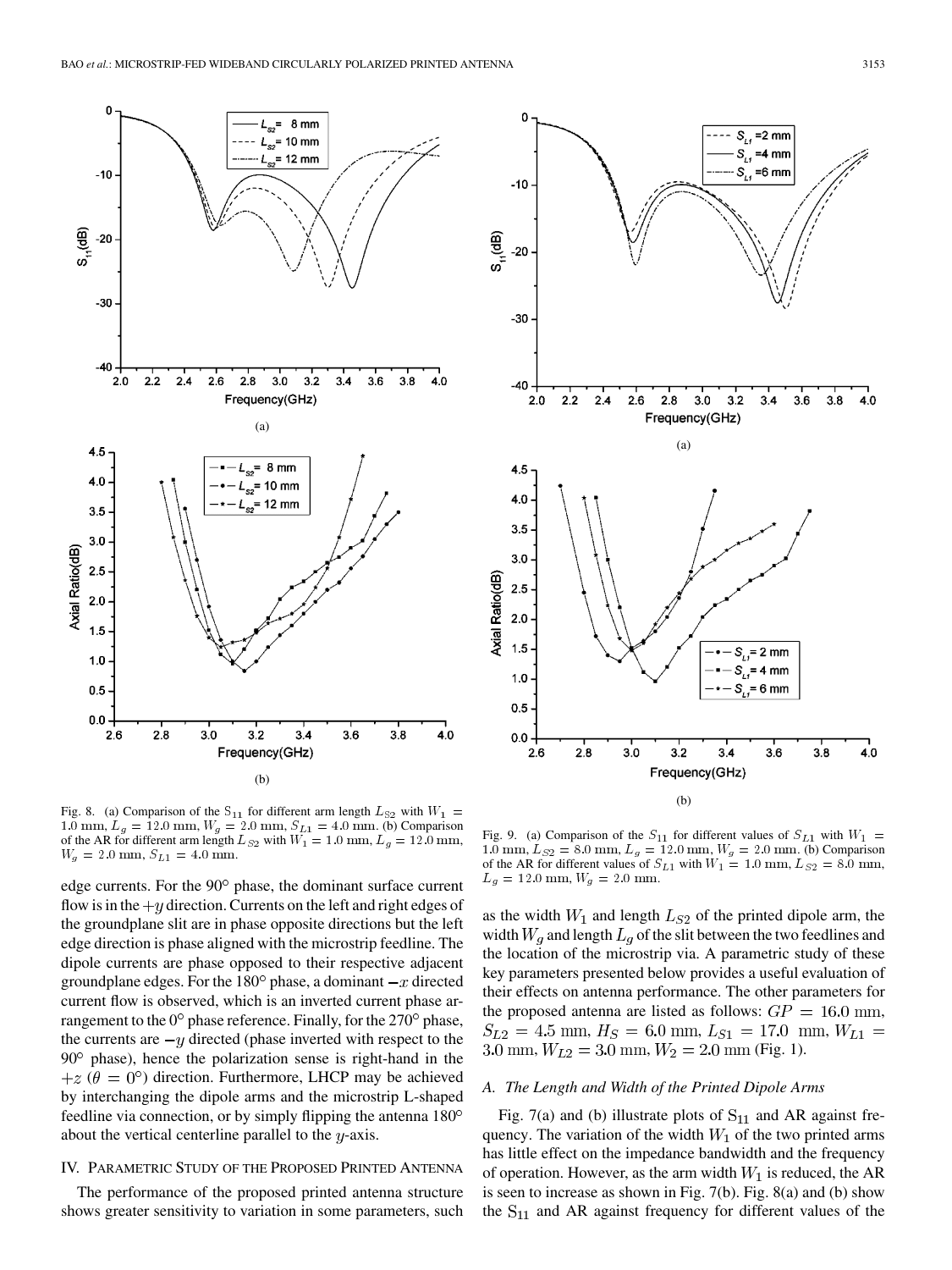

Fig. 10. (a) Comparison of the  $S_{11}$  for various values of slit length  $L_g$ , with  $W_1 = 1.0$  mm,  $L_{S2} = 8.0$  mm,  $W_g = 2.0$  mm,  $S_{L1} = 4.0$  mm. (b) Comparison of the AR for various values of slit length  $L_g$ , with  $W_1 = 1.0 \text{ mm}$ ,  $L_{S2} = 8.0$  mm,  $W_g = 2.0$  mm,  $S_{L1} = 4.0$  mm.

short dipole arm length  $L_{S2}$ . In this case, the longer arm of the printed dipole is fixed at  $L_{S1} = 17.0$  mm. As the length of the arm  $L_{S2}$  is shortened from 12 mm to 8 mm, the  $-10$  dB  $S_{11}$ bandwidth is significantly increased. It is noted from Fig. 8(b) that the CP bandwidth is shifted downwards as the arm length  $L_{S2}$  is increased.

#### *B. The Location of the Feedpoint Via*

Fig. 9(a) and (b) illustrate the plots of  $S_{11}$  and AR for different feedline via locations. The via connection point to the dipole feedline is varied by changing the parameter  $S_{L1}$  while keeping  $W_{L1}$  constant. The AR values are found to be sensitive to the variation of the value of  $S_{L1}$ . It is found that the widest AR and impedance bandwidth is obtained for  $S_{L1} = 4.0$  mm.



Fig. 11. (a) Comparison of the  $S_{11}$  for various value of slit width  $W_g$ , with  $\tilde{W_1} = 1.0$  mm,  $L_{S2} = 8.0$  mm,  $L_g = 12.0$  mm,  $S_{L1} = 4.0$  mm. (b) Comparison of the AR for various value of slit width  $W_g$ , with  $W_1 = 1.0$  mm,  $L_{S2} = 8.0$  mm,  $L_g = 12.0$  mm,  $S_{L1} = 4.0$  mm.

### *C. The Length and Width of the Slit Between Dipole Feedlines*

The length  $L_g$  and width  $W_g$  of the slit between the dipole feedlines was found to have a significant effect on the performance. Fig. 10(a) illustrates the sensitivity of the impedance to variation in the slit length  $L_g$  (all other parameters are fixed). It is seen that for greatest impedance bandwidth, a value of  $L_g = 12.0$  mm is optimum. A wide AR bandwidth is realized for this value of  $L_q$  as shown in Fig. 10(b).

Fig. 11 illustrates the sensitivity to the width of the slot  $W_q$ . This parameter was varied from 1 mm to 3 mm (while  $L_{S1}, L_{S2}$ and  $W_2$  remain constant) and it was found that the widest AR and impedance bandwidth occurred for  $W_q = 2$  mm.

This parametric study has helped to identify dimensional trends of the most important parameters and facilitated the design of a wideband circularly polarized antenna.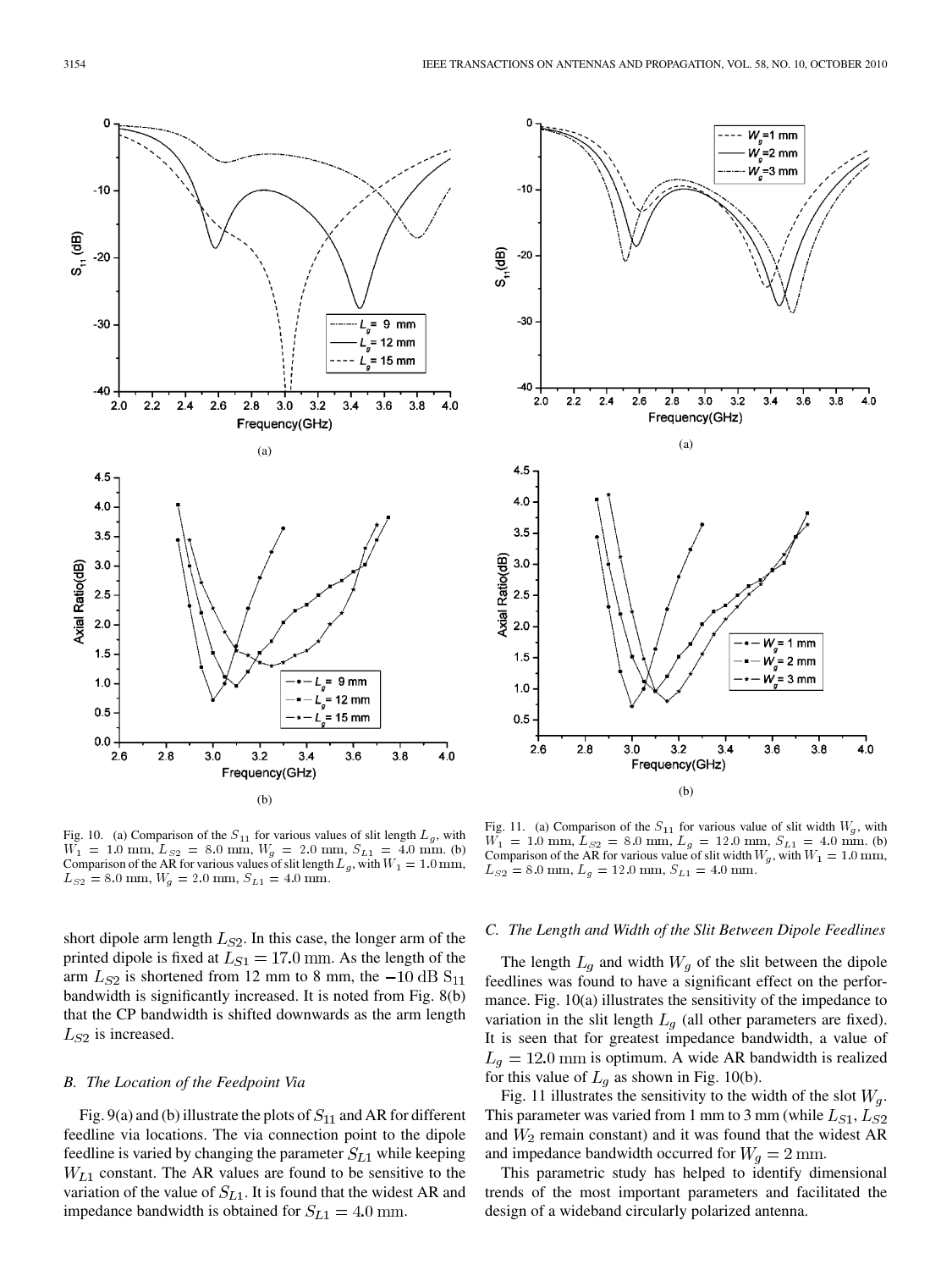# V. CONCLUSIONS

A novel approach to generate circular polarization using a microstrip-via feedline is presented. The proposed printed antenna element comprises a dipole and ground plane slit which are fed by an L-shaped microstrip-via feed. By the appropriate adjustment of the key dimensional parameters, circular polarization with an axial ratio of 3 dB or less is realized over a wide bandwidth. The circular polarization mechanism was described using surface currents. Measurements show the 3 dB axial ratio bandwidth to be approximately 770 MHz, representing a fractional bandwidth of approximately 23% with respect to a centre frequency of 3.3 GHz. An impedance bandwidth of 1.34 GHz corresponding to a fractional bandwidth of approximately 42% with respect to 3.3 GHz, is achieved.

## **REFERENCES**

- [1] F. Ferrero, C. Luxey, G. Jacquemod, and R. Staraj, "Dual-band circularly polarized microstrip antenna for satellite applications," *IEEE Antennas Wireless Propag. Lett.*, vol. 4, pp. 13–15, 2005.
- [2] X. L. Bao, G. Ruvio, M. J. Ammann, and M. John, "A novel GPS patch antenna on a fractal hi-impedance surface substrate," *IEEE Antennas Wireless Propag. Lett.*, vol. 5, pp. 323–326, 2006.
- [3] H. W. Kwa, X. M. Qing, and Z. N. Chen, "Broadband single-fed single-patch circularly polarized antenna for UHF RFID applications," in *Proc. IEEE Antennas Propag. Int. Symp.*, Jul. 2008, pp. 1–4.
- [4] A. K. Bhattacharyya and L. Shafai, "A wider band microstrip antenna for circular polarization," *IEEE Trans. Antennas Propag.*, vol. 36, pp. 157–163, 1988.
- [5] X. L. Bao and M. J. Ammann, "Comparison of several novel annularring microstrip patch antennas for circular polarization," *J. Electromagn. Wave Applicat.*, vol. 20, no. 11, pp. 1427–1438, 2006.
- [6] M. Sumi, K. Hirasawa, and S. Shi, "Two rectangular loops fed in series for broadband circular polarization and impedance matching," *IEEE Trans. Antennas Propag.*, vol. 52, pp. 551–554, 2004.
- [7] R. L. Li, J. Laskar, and M. M. Tentzeris, "Wideband probe-fed circularly polarised circular loop antenna," *Electron. Lett.*, vol. 41, no. 18, pp. 997–999, 2005.
- [8] S. Gao, Y. Qin, and A. Sambell, "Low-cost broadband circularly polarized printed antennas and array," *IEEE Antennas Propag. Mag.*, vol. 49, no. 4, pp. 57–64, 2007.
- [9] R. L. Li, G. DeJean, J. Laskar, and M. M. Tentzeris, "Investigation of circularly polarized loop antennas with a parasitic element for bandwidth enhancement," *IEEE Trans. Antennas Propag.*, vol. 53, pp. 3930–3939, 2005.
- [10] S. Shi, K. Hirasawa, and Z. N. Chen, "Circularly polarized rectangularly bent slot antennas backed by a rectangular cavity," *IEEE Trans. Antennas Propag.*, vol. 49, pp. 1517–1524, 2001.
- [11] J. S. Row, "The design of a squarer-ring slot antenna for circular polarization," *IEEE Trans. Antennas Propag.*, vol. 53, pp. 1967–1972, 2005.
- [12] C. C. Chou, K. H. Lin, and H. L. Su, "Broadband circularly polarised cross-patch-loaded square slot antenna," *Electron. Lett.*, vol. 43, no. 9, pp. 485–486, 2007.
- [13] J. Y. Sze and C. C. Chang, "Circularly polarized square slot antenna with a pair of inverted-L grounded strips," *IEEE Antennas Wireless Propag. Lett.*, vol. 7, pp. 149–151, 2008.
- [14] Y. F. Lin, H. M. Chen, and S. C. Lin, "A new coupling mechanism for circularly polarized annular-ring patch antenna," *IEEE Trans. Antennas Propag.*, vol. 56, pp. 11–16, 2008.
- [15] K. F. Tong and J. J. Huang, "New proximity coupled feeding method for reconfigurable circularly polarized microstrip ring antennas," *IEEE Trans. Antennas Propag.*, vol. 56, pp. 1860–1866, 2008.
- [16] L. C. Kuo *et al.*, "A study of planar printed dipole antennas for wireless communication application," *J. Electromagn. Waves Applicat.*, vol. 21, no. 5, pp. 637–652, 2007.
- [17] H. R. Chuang and L. C. Kuo, "3-D FDTD design analysis of a 2.4-GHz polarization-diversity printed dipole antenna with integrated balun and polarization-switching circuit for WLAN and wireless communication applications," *IEEE Trans. Microw. Theory Tech.*, vol. 51, no. 2, pp. 374–381, 2003.
- [18] Z. G. Fan, S. Qiao, J. T. Huangfu, and L. X. Ran, "A miniaturized printed dipole antenna with V-shaped ground for 2.45 GHz RFID," *Progr. Electromagn. Res.*, vol. PIER 71, pp. 149–158, 2007.
- [19] B. Edward and D. Rees, "A broadband printed dipole with integrated balun," *Microwave Journal*, pp. 339–344, May 1987.
- [20] F. Tefiku and C. A. Grimes, "Design of broad-band and dual-band antennas comprised of series-fed printed-strip dipole pairs," *IEEE Trans. Antennas Propag.*, vol. 48, no. 6, pp. 895–900, 2000.
- [21] K. M. Mak and K. M. Luk, "A shorted cross bowtie patch antenna with a cross dipole for circular polarization," in *Proc. IEEE Antennas Propag. Int. Symp.*, Jun. 2007, pp. 2702–2705.
- [22] B. Y. Toh, R. Cahill, and V. F. Fusco, "Understanding and measuring circular polarization," *IEEE Trans. Education*, vol. 46, pp. 313–318, 2003.



**Xiulong Bao** (M'09) received the B.Sc. degree in physics from the Huaibei Coal Industry Teachers' College, Anhui Province, China, in July 1991, and the M.Sc. degree in physics and the Ph.D. degree in electromagnetic field and microwave technology from Southeast University, Jiangsu Province, China, in April 1996 and April 2003, respectively.

After graduating, he was a Postdoctoral Researcher at Shanghai Jiaotong University, Shanghai, China, before going to Ireland in 2005. He is currently a Senior Research Associate with the

School of Electronic and Communications Engineering, Dublin Institute of Technology, Ireland. His broad research interests include analysis and design of various small and circularly polarized antennas, such as GPS antennas, multiple-band antennas, RFID antennas, a DTV antenna, handset antennas, ultrawideband (UWB) antennas and the design and application of metamaterial/EBG structures. He is also active in the study of electromagnetic scattering, electromagnetic numerical computation (FDTD, PSTD, FDFD and MOM methods) and the study of electromagnetic wave propagation and antenna theory. He has published over 30 peer-reviewed journal papers and 28 conferences articles.

Dr. Bao received funding from Science Foundation Ireland to research miniaturization techniques for broadband, circularly-polarized antennas. He was a Technical Program Committee member for the 65th IEEE Vehicular Technology Conference, Dublin, 2007.



**Max Ammann** (M'96–SM'08) received the Council of Engineering Institution Part II degree in 1980 and the Ph.D. degree in microwave antenna design from Trinity College, University of Dublin, Dublin, Ireland, in 1997.

He is a Senior Lecturer in the School of Electronic and Communications Engineering, Dublin Institute of Technology, where he is the Director of the Antenna and High Frequency Research Centre. He also leads the antenna research within Ireland's Centre for Telecommunications Value-chain Research (CTVR),

Dublin. He spent eight years on radio systems engineering and antenna design for TCL/Philips Radio Communications Systems, Dublin, where he was responsible for commissioning the Nationwide Communications Network for Ireland's national police force. In 1986 he joined the DIT as a Lecturer and was promoted to Senior Lecturer in 2003. His research interests include electromagnetic theory, antenna miniaturization for terminal and ultra wideband applications, microstrip antennas, metamaterials, antennas for medical devices and the integration with photovoltaic systems. He has in excess of 160 peer-reviewed papers published in journals and international conferences. He has served as an expert to industry on various antenna technologies in the communications, medical, aviation and electronic security sectors in Ireland and abroad. The roles have included design assessment, design solutions, technological strategy reporting and assessment of compliance with international standards on human exposure to electromagnetic energy. The industrial contacts also stem from several successful transfers of fundamental design research into applied solutions.

Dr. Ammann received the 2006 Best Poster Award at the Loughborough Antennas and Propagation Conference, commercialization awards for work with DecaWave Ltd. and Taoglas Ltd and a 2008 CST Publication Award for work on a "Wideband Reconfigurable Rolled Planar Monopole Antenna." He sits on the management committee of the EU COST Action IC0603, "Antenna Systems and Sensors for Information Society Technologies" (ASSIST) and he is active in the Antenna Sensors and Systems Work Centre. As a member of the IEEE International Committee for Electromagnetic Safety, he participated in the revision of the IEEE Std. C95.1, 2005 standard for Safety Levels with Respect to Human Exposure to Radio Frequency Electromagnetic Fields, 3 kHz to 300 GHz. He is